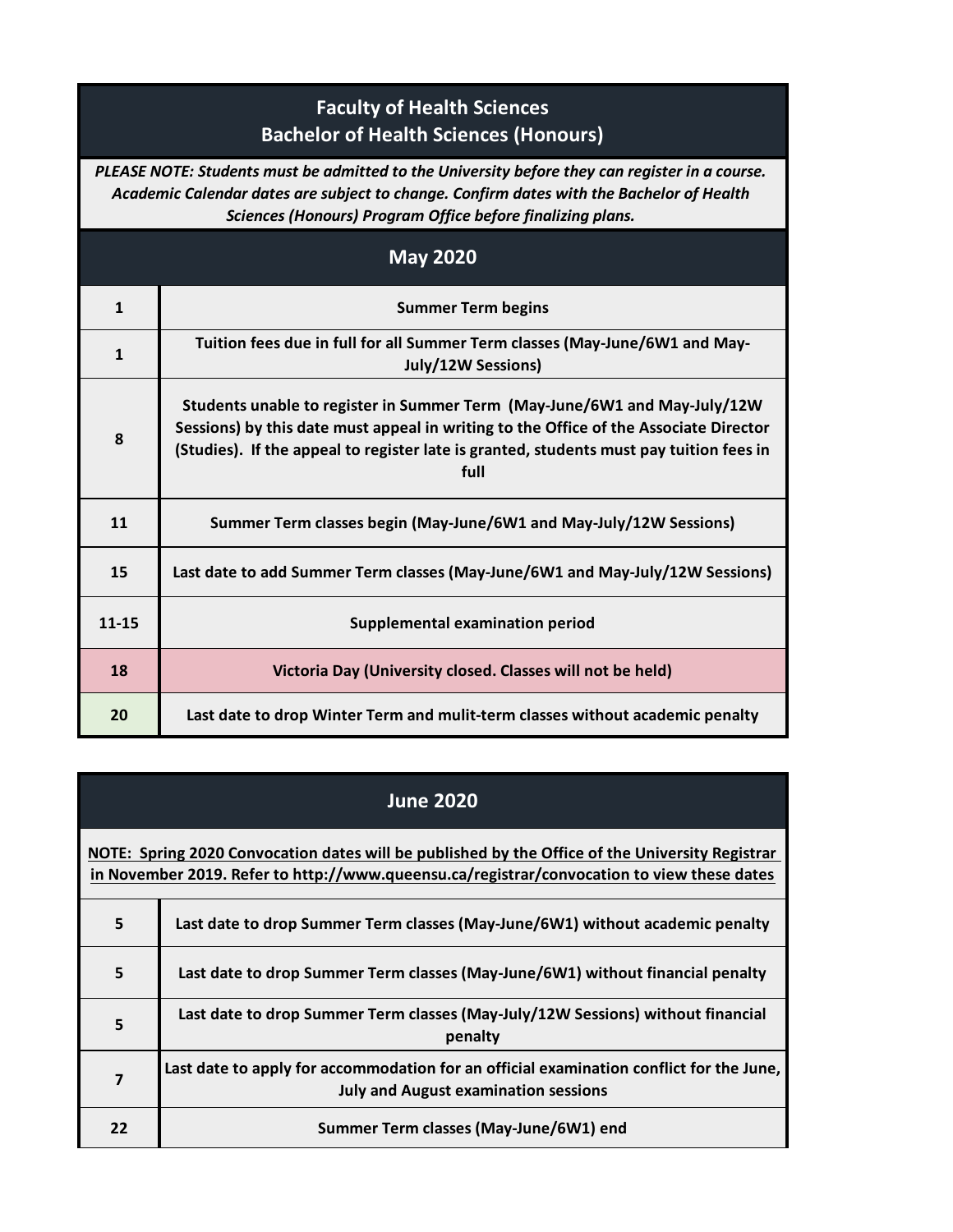| $25-27$<br>Summer Term examinations for May-June/6W1 session classes |  |
|----------------------------------------------------------------------|--|
|----------------------------------------------------------------------|--|

| <b>July 2020</b> |                                                                                                                                                                                                                                                     |
|------------------|-----------------------------------------------------------------------------------------------------------------------------------------------------------------------------------------------------------------------------------------------------|
| $\mathbf{1}$     | Tuition fees due in full for Summer Term classes (July-August/6W2 Session)                                                                                                                                                                          |
| $\mathbf{1}$     | Canada Day (University closed. Classes will not be held)                                                                                                                                                                                            |
| $\overline{2}$   | Summer Term classes (July-August/6W2 Session) begin                                                                                                                                                                                                 |
| $\overline{2}$   | Enrolment appointments sent to official Queen's email addresses (TENTATIVE)                                                                                                                                                                         |
| 3                | Last date to drop Summer Term classes (May-July/12W Session) without academic<br>penalty                                                                                                                                                            |
| $\overline{7}$   | First date to apply for BHSc(H) degree program and non-degree studies for September<br><b>2020 start</b>                                                                                                                                            |
| 8                | Students unable to register in Summer Term (July-August/6W2 Session) by this date<br>must appeal in writing to the Office of the Associate Director (Studies). If the appeal<br>to register late is granted, students must pay tuition fees in full |
| 8                | Last date to add Summer Term classes (July-August/6W2 Session)                                                                                                                                                                                      |
| 8                | Last date to drop Summer Term classes (July-August/6W2 Session) without financial<br>penalty                                                                                                                                                        |
| 13-31            | Summer class selection period for Fall and Winter Term classes (TENTATIVE)                                                                                                                                                                          |
| 15               | First date to apply to graduate in SOLUS for Fall 2020 (TENTATIVE)                                                                                                                                                                                  |
| 29               | Last date to drop Summer Term classes (July-August/6W2 Session) without academic<br>penalty                                                                                                                                                         |
| 31               | Summer Term classes (May-July/12W Session) end                                                                                                                                                                                                      |

| August 2020 |                                                                          |
|-------------|--------------------------------------------------------------------------|
| $1 - 3$     | Civic Holiday weekend (University closed. No final exams)                |
| $4 - 8$     | Summer Term examinations in May-July/12W Session classes begin           |
| 8           | Summer Term examinations in May-July/12W Session classes end (TENTATIVE) |
| 10          | Summer Term classes (July-August/6W2 Session) end                        |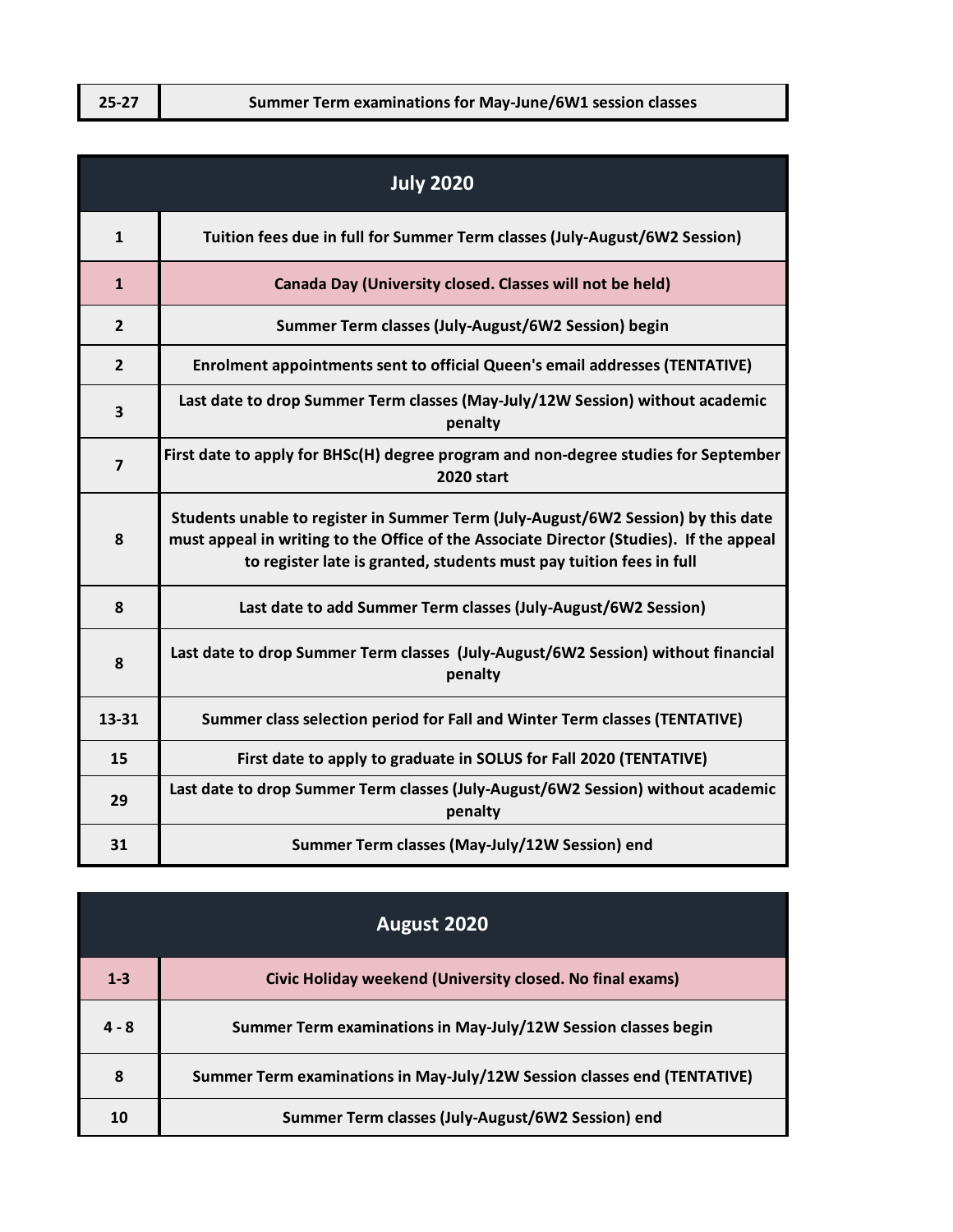| 11        | Last date to apply for BHSc(H) degree program for September 2020 start                                                                                                                                                            |
|-----------|-----------------------------------------------------------------------------------------------------------------------------------------------------------------------------------------------------------------------------------|
| 12, 13    | Summer Term examinations in July-August/6W2 Session classes (TENTATIVE)                                                                                                                                                           |
| 21        | Last date to apply for BHSc(H) non-degree studies for September 2020 start                                                                                                                                                        |
| 21        | Last date for receipt of required documentation from students seeking admission for<br>Fall Term to full- or part-time study, including transfer students, to ensure that an<br>admission decision is made before the Term begins |
| $24 - 28$ | Supplemental examination period                                                                                                                                                                                                   |
| 25        | Time period to add and drop classes begins (Open Enrolment) (TENTATIVE)                                                                                                                                                           |
| 26        | Last date to accept offers for BHSc(H) degree program and non-degree studies for<br>September 2020 start                                                                                                                          |
| 31        | <b>Summer Term ends</b>                                                                                                                                                                                                           |

| September 2020 |                                                                                                                                                                                                                         |
|----------------|-------------------------------------------------------------------------------------------------------------------------------------------------------------------------------------------------------------------------|
| $\mathbf{1}$   | <b>Fall Term begins</b>                                                                                                                                                                                                 |
| 5              | Residence move-in day                                                                                                                                                                                                   |
| 5              | Welcoming ceremony for new students                                                                                                                                                                                     |
| $6-9$          | <b>Orientation Week</b>                                                                                                                                                                                                 |
| $\overline{7}$ | Labour Day (University closed. Classes will not be held)                                                                                                                                                                |
| 8              | <b>Fall Term classes begin</b>                                                                                                                                                                                          |
| 12, 13         | University / Residence Orientation                                                                                                                                                                                      |
| 21             | Last date to add Fall Term and multi-term classes                                                                                                                                                                       |
| 23             | Students unable to register in Fall Term by this date must appeal in writing to the<br>Office of the Associate Director (Studies). If the appeal to register late is granted,<br>students must pay tuition fees in full |
| 30             | Tuition fees due in full for Fall Term classes                                                                                                                                                                          |
| 30             | Residence, UHIP and Student Activity fees due in full                                                                                                                                                                   |

**October 2020**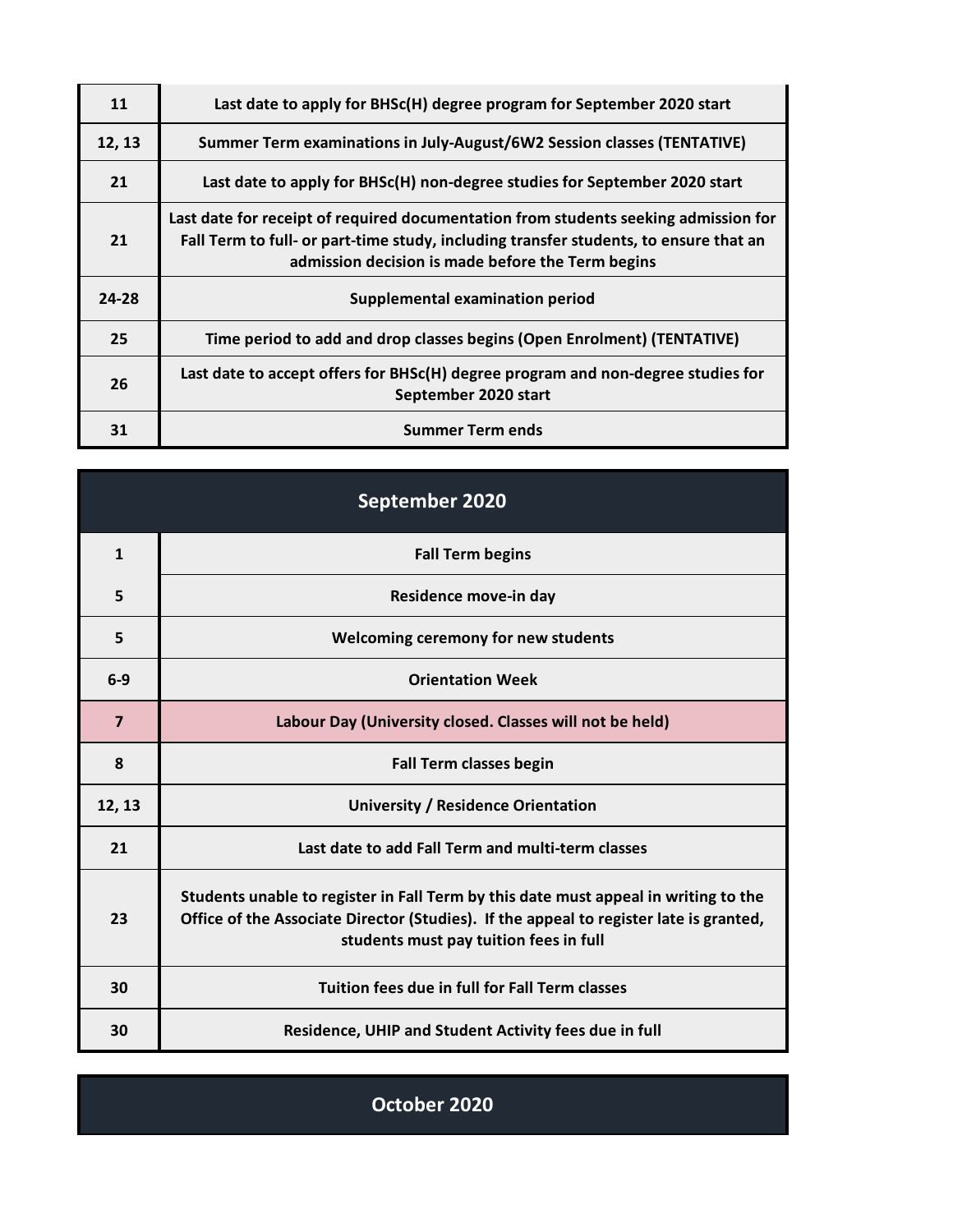| 6         | First date to apply for BHSc(H) degree program and non-degree studies for January<br><b>2021 start</b> |
|-----------|--------------------------------------------------------------------------------------------------------|
| $12$      | Thanksgiving Day (University closed. Classes will not be held.)                                        |
| 15        | Last date to apply in SOLUS to graduate for Fall 2020 (TENTATIVE)                                      |
| 16        | <b>University Day</b>                                                                                  |
| $26 - 30$ | <b>Fall mid-term break</b>                                                                             |

## **November 2020**

**[NOTE: Fal](http://www.queensu.ca/registrar/convocation)l 2020 Convocation dates will be published by the Office of the University Registrar in [May 202](http://www.queensu.ca/registrar/convocation)0. Please refer to http://www.queensu.ca/registrar/convocation to view these dates**

| $\overline{2}$ | Last date to drop Fall Term classes without financial penalty                                                     |
|----------------|-------------------------------------------------------------------------------------------------------------------|
| 2              | Last date to drop Fall Term classes without academic penalty                                                      |
| $\overline{7}$ | Last date to apply for accommodation for an official examination conflict for the<br>December examination session |
| 11             | Remembrance Day observance (Classes cancelled 10:30 - 11:30 a.m.)                                                 |

| December 2020           |                                                                                                                                                                                                                                     |
|-------------------------|-------------------------------------------------------------------------------------------------------------------------------------------------------------------------------------------------------------------------------------|
| 1                       | First date to apply to graduate in SOLUS for Spring 2021 (TENTATIVE)                                                                                                                                                                |
| 6                       | <b>Commemoration Day (examinations cancelled)</b>                                                                                                                                                                                   |
| $\overline{\mathbf{z}}$ | <b>Fall term classes end</b>                                                                                                                                                                                                        |
| $8 - 9$                 | Fall Term pre-assessment study period                                                                                                                                                                                               |
| 9                       | Last date to apply for BHSc(H) degree program for January 2021 start                                                                                                                                                                |
| $10 - 23$               | <b>Final assessments in Fall Term classes</b>                                                                                                                                                                                       |
| 18                      | Last date to apply for BHSc(H) non-degree studies for January 2021 start                                                                                                                                                            |
| 18                      | Last date for receipt of required documentation from students seeking admission for<br>Winter Term to full- or part-time study, including transfer students, to ensure that an<br>admission decision is made before the Term begins |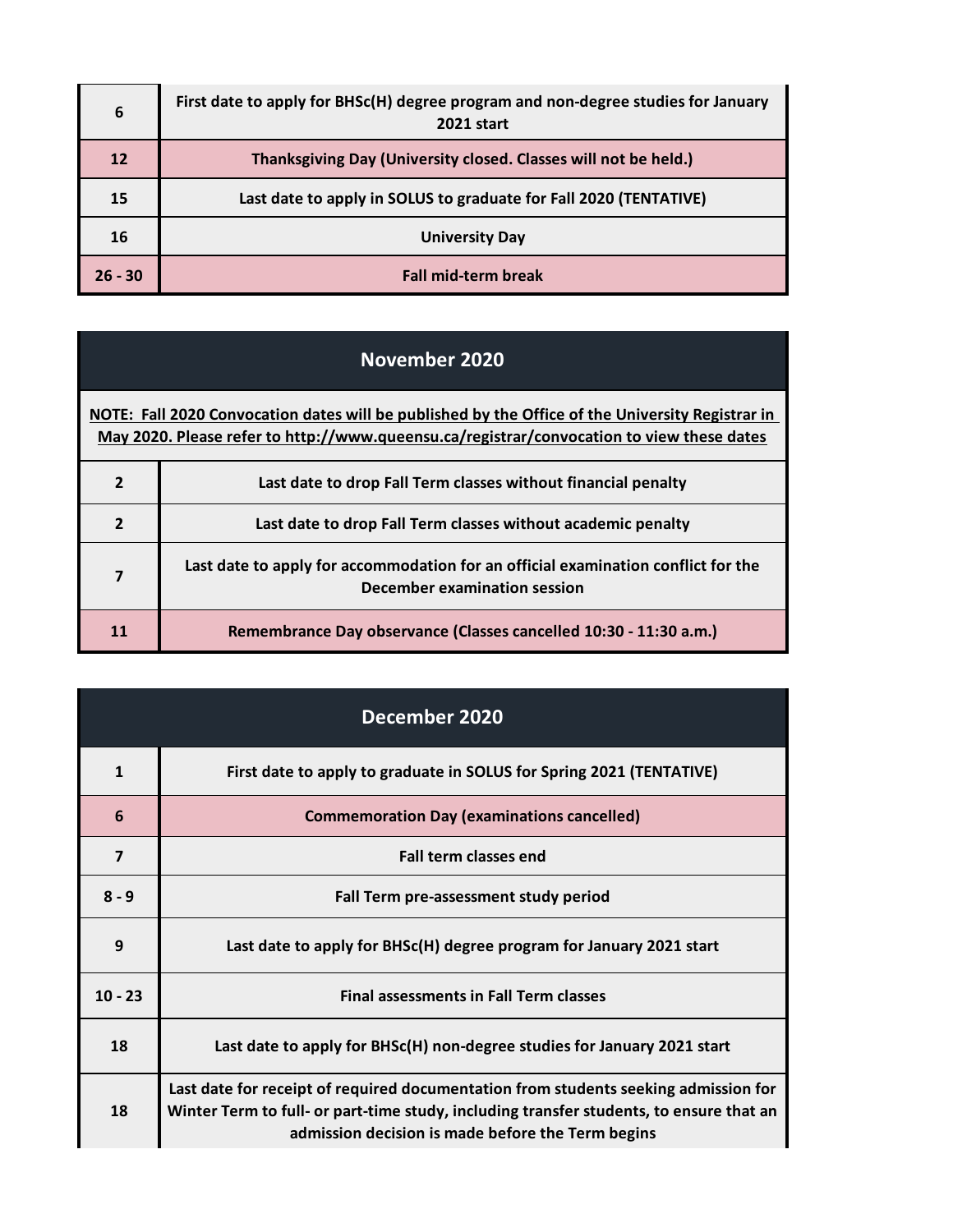| 18 | Last date to accept offers for BHSc(H) degree program and non-degree studies for<br>January 2021 start |
|----|--------------------------------------------------------------------------------------------------------|
| 31 | <b>Fall Term ends</b>                                                                                  |

| January 2021 |                                                                                                                                                                                                                           |
|--------------|---------------------------------------------------------------------------------------------------------------------------------------------------------------------------------------------------------------------------|
| $\mathbf{1}$ | New Year's Day (University closed. Classes will not be held)                                                                                                                                                              |
| 1            | <b>Winter Term begins</b>                                                                                                                                                                                                 |
| 10           | Tuition fees due in full for Winter Term classes. Exception: OSAP students                                                                                                                                                |
| 11           | Winter Term classes begin                                                                                                                                                                                                 |
| $11 - 15$    | Supplemental examination period                                                                                                                                                                                           |
| 15           | Students unable to register in Winter Term by this date must appeal in writing to the<br>Office of the Associate Director (Studies). If the appeal to register late is granted,<br>students must pay tuition fees in full |
| 22           | Last date to add Winter Term classes                                                                                                                                                                                      |
| 22           | Last date to drop Winter Term classes without financial penalty                                                                                                                                                           |

| <b>February 2021</b> |                                                                                             |
|----------------------|---------------------------------------------------------------------------------------------|
| 1                    | <b>Registration for Summer Term classes begins</b>                                          |
| $\overline{2}$       | First date to apply for BHSc(H) degree program and non-degree studies for May 2021<br>start |
| 15                   | <b>Family Day (classes will not be held)</b>                                                |
| 16-19                | Mid-term Reading Week (all classes cancelled)                                               |

| March 2021 |                                                                                                                |
|------------|----------------------------------------------------------------------------------------------------------------|
| 5          | Last date to drop Winter Term classes without academic penalty                                                 |
|            | Last date to apply for accommodation for an official examination conflict for the April<br>examination session |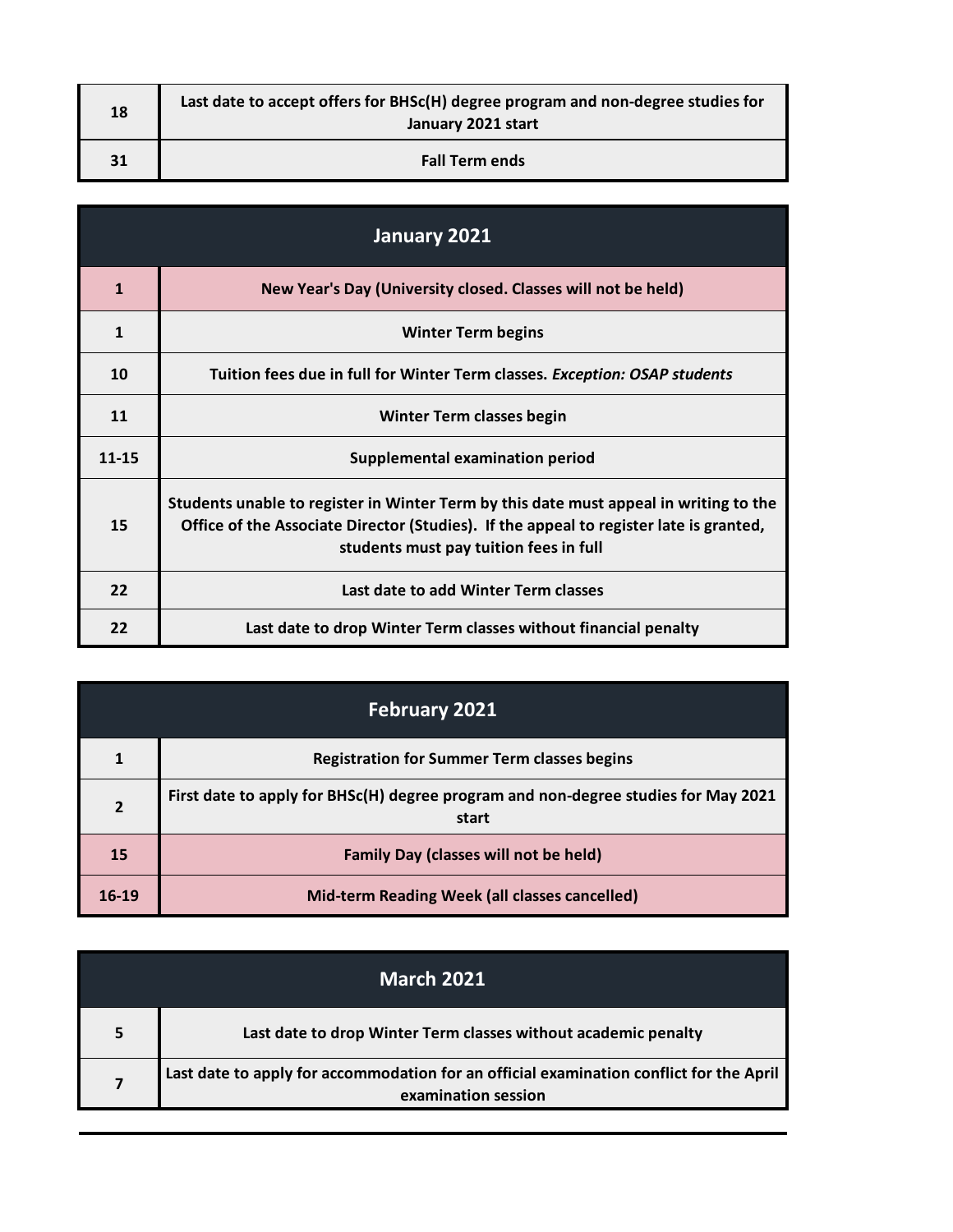| <b>April 2021</b> |                                                                                                                                                                                                                                     |
|-------------------|-------------------------------------------------------------------------------------------------------------------------------------------------------------------------------------------------------------------------------------|
| $\overline{2}$    | Good Friday (University closed. Classes will not be held)                                                                                                                                                                           |
| 6                 | Last date to apply for BHSc(H) degree program for May 2020 start                                                                                                                                                                    |
| 9                 | <b>Winter Term classes end</b>                                                                                                                                                                                                      |
| $10 - 13$         | Winter Term pre-examination study period                                                                                                                                                                                            |
| $14 - 30$         | <b>Final examinations in Winter Term and multi-term classes</b>                                                                                                                                                                     |
| 15                | Last date for receipt of required documentation from students seeking admission for<br>Spring Term to full- or part-time study, including transfer students, to ensure that an<br>admission decision is made before the Term begins |
| 16                | Last date to apply for BHSc(H) non-degree studies for May 2021 start                                                                                                                                                                |
| 21                | Last date to accept offers for BHSc(H) degree program and non-degree studies for May<br><b>2021 start</b>                                                                                                                           |
| 30                | <b>Winter Term ends</b>                                                                                                                                                                                                             |
| 30                | Last date to apply to graduate in SOLUS in Spring 2021 (TENTATIVE)                                                                                                                                                                  |

| <b>May 2021</b> |                                                                                                                                                                                                                                                                       |
|-----------------|-----------------------------------------------------------------------------------------------------------------------------------------------------------------------------------------------------------------------------------------------------------------------|
| 1               | <b>Summer Term begins</b>                                                                                                                                                                                                                                             |
| $\mathbf{1}$    | Tuition fees due in full for Summer Term classes (May-June/6W1 and May-July/12W<br>sessions)                                                                                                                                                                          |
| 10              | Summer Term classes (May-June/6W1 and May-July/12W sessions) begin                                                                                                                                                                                                    |
| $10 - 14$       | Supplemental examination period                                                                                                                                                                                                                                       |
| 14              | Students unable to register in Summer Term (May-June/6W1 and May-July/12W<br>sessions) by this date must appeal in writing to the Office of the Associate Director<br>(Studies). If the appeal to register late is granted, students must pay tuition fees in<br>full |
| 14              | Last date to add Summer Term classes (May-June/6W1 and May-July/12W sessions)                                                                                                                                                                                         |
| 14              | Last date to drop Summer Term classes (May-June/6W1) without financial penalty                                                                                                                                                                                        |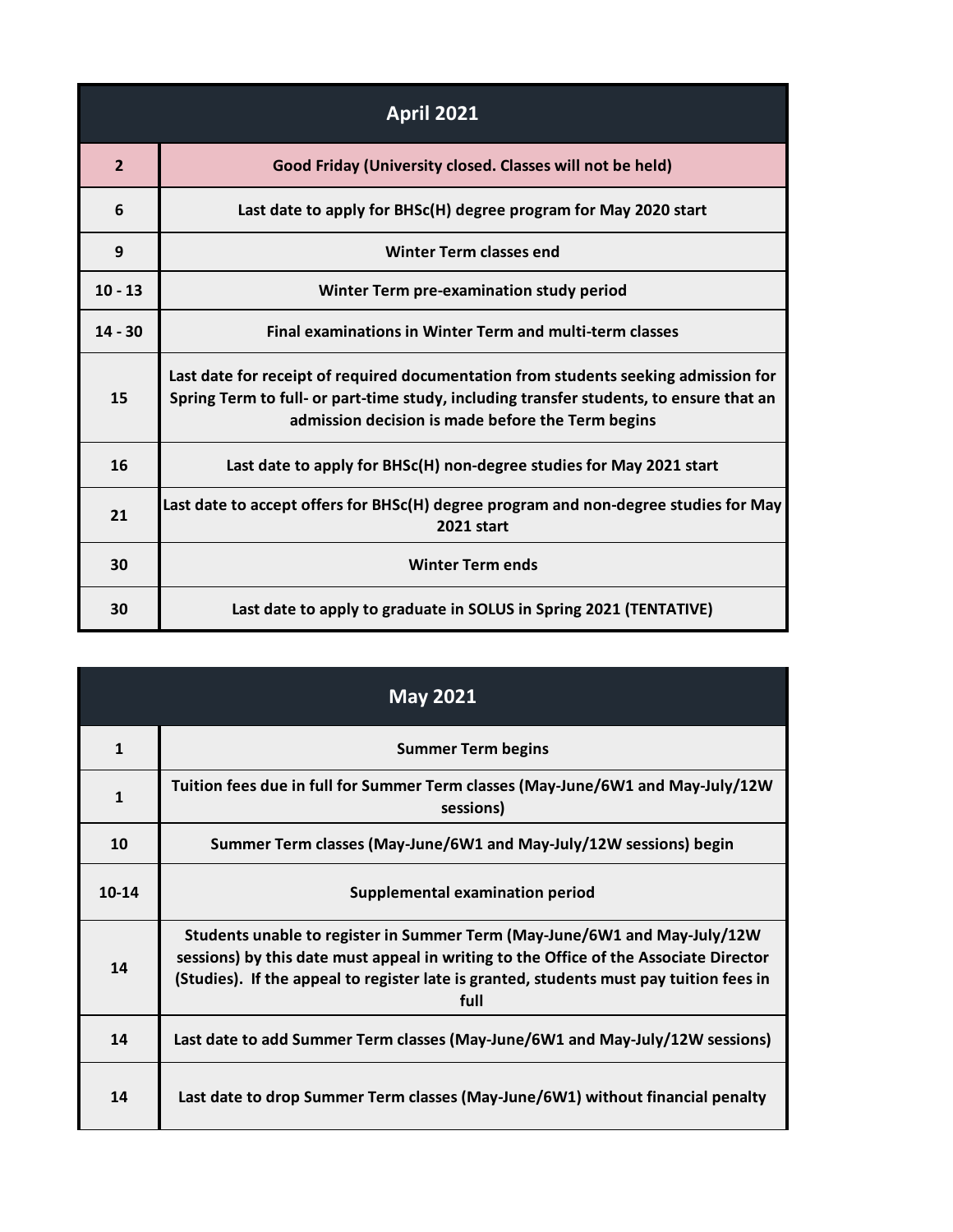| 21 | Last date to drop Summer Term classes (May-July/12W sessions) without financial<br>penalty |
|----|--------------------------------------------------------------------------------------------|
| 24 | Victoria Day (classes will not be held)                                                    |

| <b>June 2021</b>                                                                                                                                              |                                                                                                                        |
|---------------------------------------------------------------------------------------------------------------------------------------------------------------|------------------------------------------------------------------------------------------------------------------------|
| NOTE: Spring 2021 Convocation: Dates will be determined in November 2020. Please refer to<br>http://www.queensu.ca/registrar/convocation to view these dates. |                                                                                                                        |
| 4                                                                                                                                                             | Last date to drop Summer Term classes (May-June/6W1) without academic penalty                                          |
| 7                                                                                                                                                             | Last date to apply for accommodation for an official examination conflict for the<br><b>August examination session</b> |
| 21                                                                                                                                                            | Summer Term classes (May-June/6W1 Session) end                                                                         |
| $24 - 26$                                                                                                                                                     | Summer Term examinations in May-June/6W1 Session classes                                                               |

| <b>July 2021</b> |                                                                                                                                                                                                                                                      |
|------------------|------------------------------------------------------------------------------------------------------------------------------------------------------------------------------------------------------------------------------------------------------|
| $\mathbf{1}$     | Tuition fees due in full for Summer Term classes (July-August /6W2 Session)                                                                                                                                                                          |
| $\mathbf{1}$     | Canada Day (University closed. Classes will not be held)                                                                                                                                                                                             |
| $\overline{2}$   | Last date to drop Summer Term classes (May-July/12W Session) without academic<br>penalty                                                                                                                                                             |
| $\overline{2}$   | Summer Term classes (July-August /6W2 Session) begin                                                                                                                                                                                                 |
| $\overline{2}$   | Enrolment appointments sent to official Queen's email addresses (TENTATIVE)                                                                                                                                                                          |
| 6                | First date to apply for BHSc(H) degree program and non-degree studies for September<br><b>2021 start</b>                                                                                                                                             |
| 9                | Students unable to register in Summer Term (July-August /6W2 Session) by this date<br>must appeal in writing to the Office of the Associate Director (Studies). If the appeal<br>to register late is granted, students must pay tuition fees in full |
| 9                | Last date to add Summer Term classes (July-August /6W2 Session)                                                                                                                                                                                      |
| 9                | Last date to drop Summer Term classes (July-August /6W2 Session) without financial<br>penalty                                                                                                                                                        |